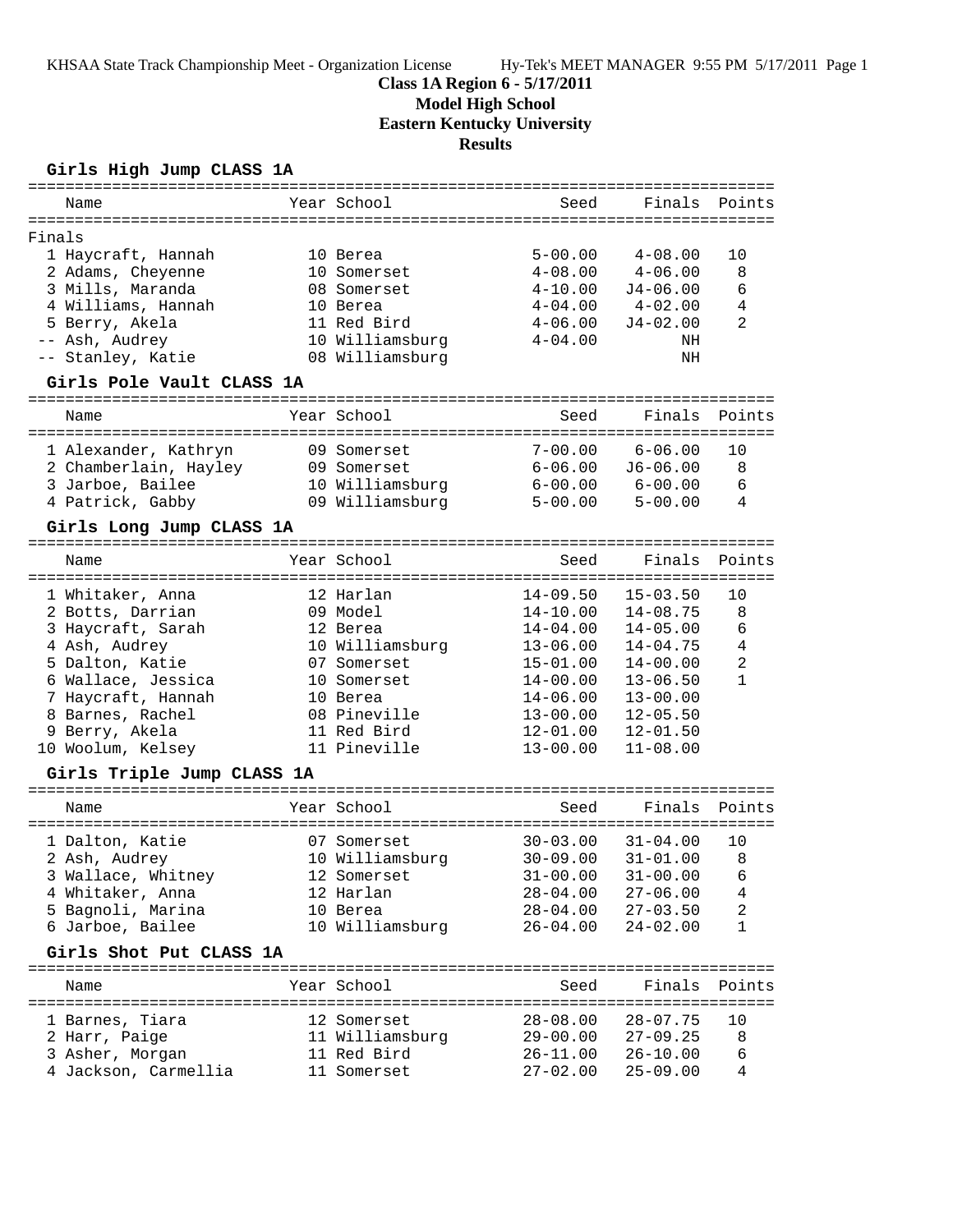KHSAA State Track Championship Meet - Organization License Hy-Tek's MEET MANAGER 9:55 PM 5/17/2011 Page 2

**Class 1A Region 6 - 5/17/2011**

**Model High School**

**Eastern Kentucky University**

# **Results**

| Girls Shot Put CLASS 1A                                                                                                                                                                                  |                                                                                                                                  |                                                                                                                   |                                                                                                                              |                                                                  |
|----------------------------------------------------------------------------------------------------------------------------------------------------------------------------------------------------------|----------------------------------------------------------------------------------------------------------------------------------|-------------------------------------------------------------------------------------------------------------------|------------------------------------------------------------------------------------------------------------------------------|------------------------------------------------------------------|
| 5 Long, Rachel<br>6 Nantz, Emily<br>7 Galloway, Sibyl<br>8 Jones, Katie                                                                                                                                  | 09 Berea<br>11 Harlan<br>11 Berea<br>09 Williamsburg                                                                             | $25 - 09.00$<br>$24 - 03.00$<br>$23 - 01.50$<br>$21 - 02.00$                                                      | $22 - 07.50$<br>$22 - 07.00$<br>$22 - 00.50$<br>$19 - 00.00$                                                                 | 2<br>1                                                           |
| Girls Discus Throw CLASS 1A                                                                                                                                                                              |                                                                                                                                  |                                                                                                                   |                                                                                                                              |                                                                  |
| Name                                                                                                                                                                                                     | Year School                                                                                                                      | Seed                                                                                                              | Finals                                                                                                                       | Points                                                           |
| 1 Barnes, Tiara<br>2 Harr, Paige<br>3 Nantz, Emily<br>4 Asher, Morgan<br>5 Jackson, Carmellia<br>6 Schwartz, Justine<br>7 Jones, Katie<br>8 Long, Rachel<br>9 Damrell, Reonna<br>Boys High Jump CLASS 1A | 12 Somerset<br>11 Williamsburg<br>11 Harlan<br>11 Red Bird<br>11 Somerset<br>11 Model<br>09 Williamsburg<br>09 Berea<br>09 Berea | $68 - 01$<br>$85 - 07$<br>$76 - 10$<br>$74 - 00$<br>$71 - 01$<br>$59 - 09$<br>$46 - 07$<br>$52 - 09$<br>$63 - 04$ | $73 - 07$<br>$73 - 03$<br>$71 - 09$<br>$71 - 08$<br>$63 - 06$<br>$53 - 10$<br>$51 - 06$<br>$49 - 06$<br>$44 - 04$            | 10<br>8<br>6<br>$\overline{4}$<br>$\overline{a}$<br>$\mathbf{1}$ |
| Name                                                                                                                                                                                                     | Year School                                                                                                                      | Seed                                                                                                              | Finals                                                                                                                       | Points                                                           |
| 1 Lowrie, Christopher<br>2 Payne, JP<br>3 Odonnell, Dylan<br>-- Ledbetter, Dalton<br>-- Spencer, William<br>-- King, Matt<br>-- Smallwood, Nate                                                          | 12 Williamsburg<br>12 Williamsburg<br>09 Berea<br>09 Pineville<br>10 Berea<br>11 Somerset<br>08 Red Bird                         | $5 - 08.00$<br>$5 - 06.00$<br>$5 - 02.00$<br>$5 - 00.00$<br>$5 - 04.00$                                           | $5 - 04.00$<br>$5-04.00$ $J5-04.00$<br>$5 - 00.00$<br>ΝH<br>ΝH<br>ΝH<br>ΝH                                                   | 10<br>8<br>6                                                     |
| Boys Pole Vault CLASS 1A                                                                                                                                                                                 |                                                                                                                                  |                                                                                                                   |                                                                                                                              |                                                                  |
| Name                                                                                                                                                                                                     | Year School                                                                                                                      | Seed                                                                                                              | Finals                                                                                                                       | Points                                                           |
| 1 Lowrie, Christopher<br>2 Lowrie, Chase<br>3 Bigelow, Braden<br>-- Baker, Johnathan                                                                                                                     | 12 Williamsburg<br>08 Williamsburg<br>09 Somerset<br>10 Somerset                                                                 | $10 - 00.00$<br>$8 - 00.00$<br>$8 - 06.00$                                                                        | $9 - 00.00$<br>$8-06.00$ $8-06.00$<br>$7 - 00.00$<br>ΝH                                                                      | 10<br>8<br>6                                                     |
| Boys Long Jump CLASS 1A                                                                                                                                                                                  |                                                                                                                                  |                                                                                                                   |                                                                                                                              |                                                                  |
| Name<br>------                                                                                                                                                                                           | Year School                                                                                                                      | Seed                                                                                                              | Finals                                                                                                                       | Points<br>-----                                                  |
| 1 Megargel, Tyler<br>2 Riley, Jheren<br>3 Bastin, Zach<br>4 Smoak, Cameron<br>5 Cornelison, Shawn<br>6 Smallwood, Nate<br>7 Ledbetter, Dalton<br>8 Odonnell, Dylan                                       | 10 Somerset<br>11 Williamsburg<br>12 Somerset<br>11 Williamsburg<br>11 Berea<br>08 Red Bird<br>09 Pineville<br>09 Berea          | $18 - 11.75$<br>$19 - 04.50$<br>$18 - 07.50$<br>$18 - 09.00$<br>$15 - 09.00$<br>$16 - 00.00$<br>$16 - 08.00$      | $18 - 06.50$<br>$18 - 06.00$<br>$18 - 00.50$<br>$17 - 04.00$<br>$15 - 09.00$<br>$15 - 08.00$<br>$15 - 07.75$<br>$15 - 06.75$ | 10<br>8<br>6<br>4<br>2<br>$\mathbf{1}$                           |